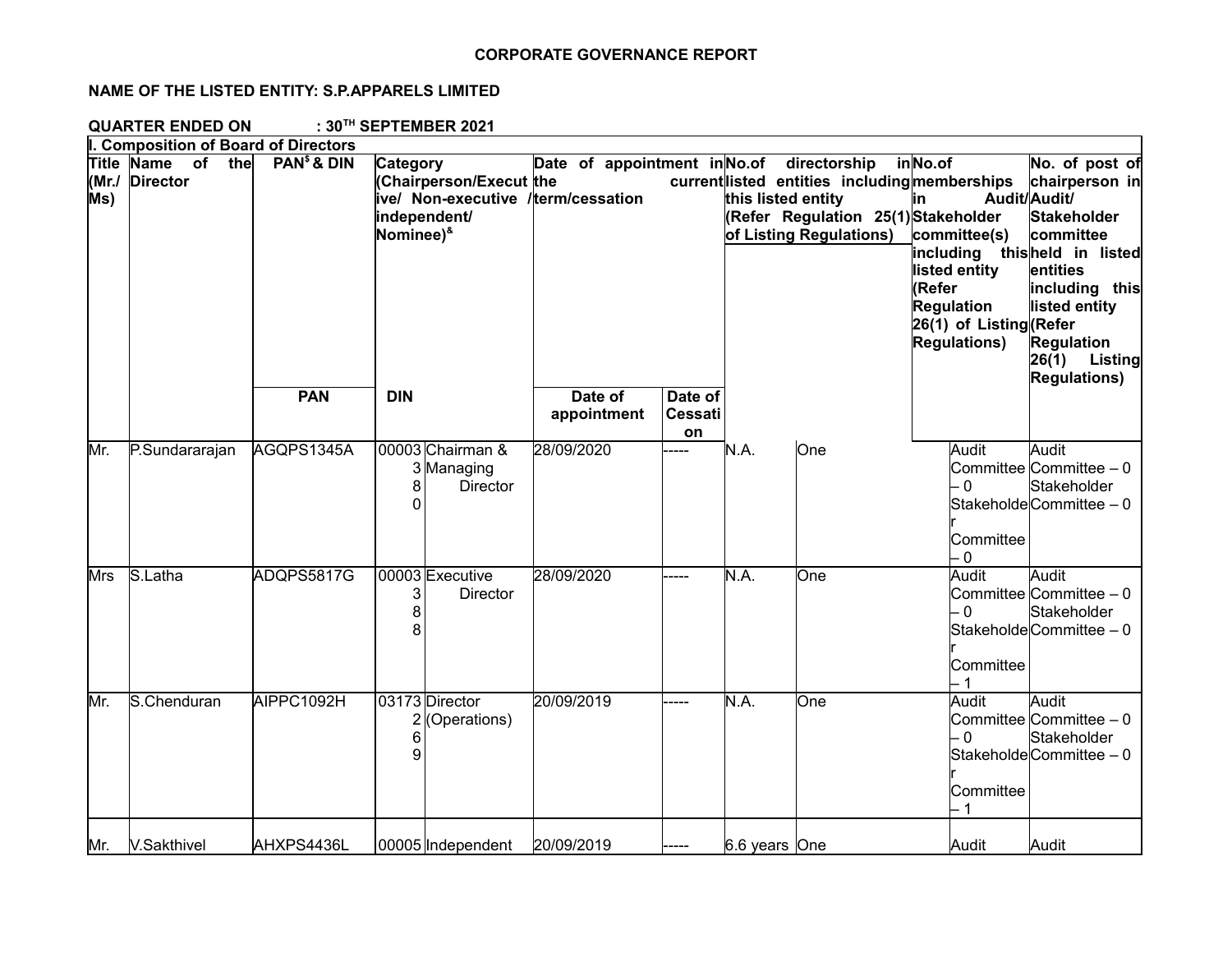|      |                            |            | 7 Director                      |            |        |                                   |     | - 0<br>Committee<br>- 0          | Committee Committee - 1<br>Stakeholder<br>StakeholdeCommittee - 1                      |
|------|----------------------------|------------|---------------------------------|------------|--------|-----------------------------------|-----|----------------------------------|----------------------------------------------------------------------------------------|
| Mr.  | A.S. Anand<br>Kumar        | AEQPA3173G | 00058 Independent<br>2 Director | 28/09/2020 | ------ | 5.10<br>lyears                    | Two | Audit<br>Committee<br>- 0        | Audit<br>Committee Committee - 1<br>Stakeholder<br>$\textsf{Statehole}$ Committee – 0  |
| Mr.  | C.R.Rajagopal              | ADNPR6788C | 08853 Independent<br>6 Director | 02/09/2020 | ------ | 1.1 years $\overline{\text{One}}$ |     | Audit<br>Committee<br>- 0        | Audit<br>Committee Committee - 0<br>Stakeholder<br>Stakeholde Committee - 1            |
| Mrs. | H.Lakshmi Priya AACPL0156G |            | 08858 Independent<br>6 Director | 02/09/2020 | ------ | 1.1<br>year                       | One | Audit<br>- 0<br>Committee<br>- 0 | Audit<br>Committee Committee $-0$<br>Stakeholder<br>$\textsf{Statehole}$ Committee – 0 |

**\$** Pan number of any director would not be displayed on the website of Stock Exchange.

**&** Category of directors means executive/non-executive/independent/nominee. If a director fits into more than one category write all categories separating them with hyphen.

\* To be filled only for Independent Director. Tenure would mean total period from which independent director is serving on Board of Directors of the listed entity in continuity without any cooling off period.

| II. Composition of Committees                |                           |                                  |
|----------------------------------------------|---------------------------|----------------------------------|
| <b>Name of Committee</b>                     | Name of Committee members | Category                         |
|                                              |                           | (Chairperson/Executive/Non-      |
|                                              |                           | Executive/Independent/Nominee)\$ |
| . Audit Committee                            | 1.Mr.V.Sakthivel          | Independent Director - Chairman  |
|                                              | 2. Mr.C.R.Rajagopal       | Independent Director             |
|                                              | 3.Mr.A.S.Anand Kumar      | Independent Director             |
| 2. Nomination & Remuneration Committee       | 1.Mr. C.R.Rajagopal       | Independent Director - Chairman  |
|                                              | 2.Mr.V.Sakthivel          | Independent Director             |
|                                              | 3.Mr. H.Lakshmi Priya     | Independent Director             |
| 3. Risk Management Committee (if applicable) | 1.Mr.P.Sundararajan       | Managing Director - Chairman     |
|                                              | 2.Mr.P.Yesuthasen         | Independent Director             |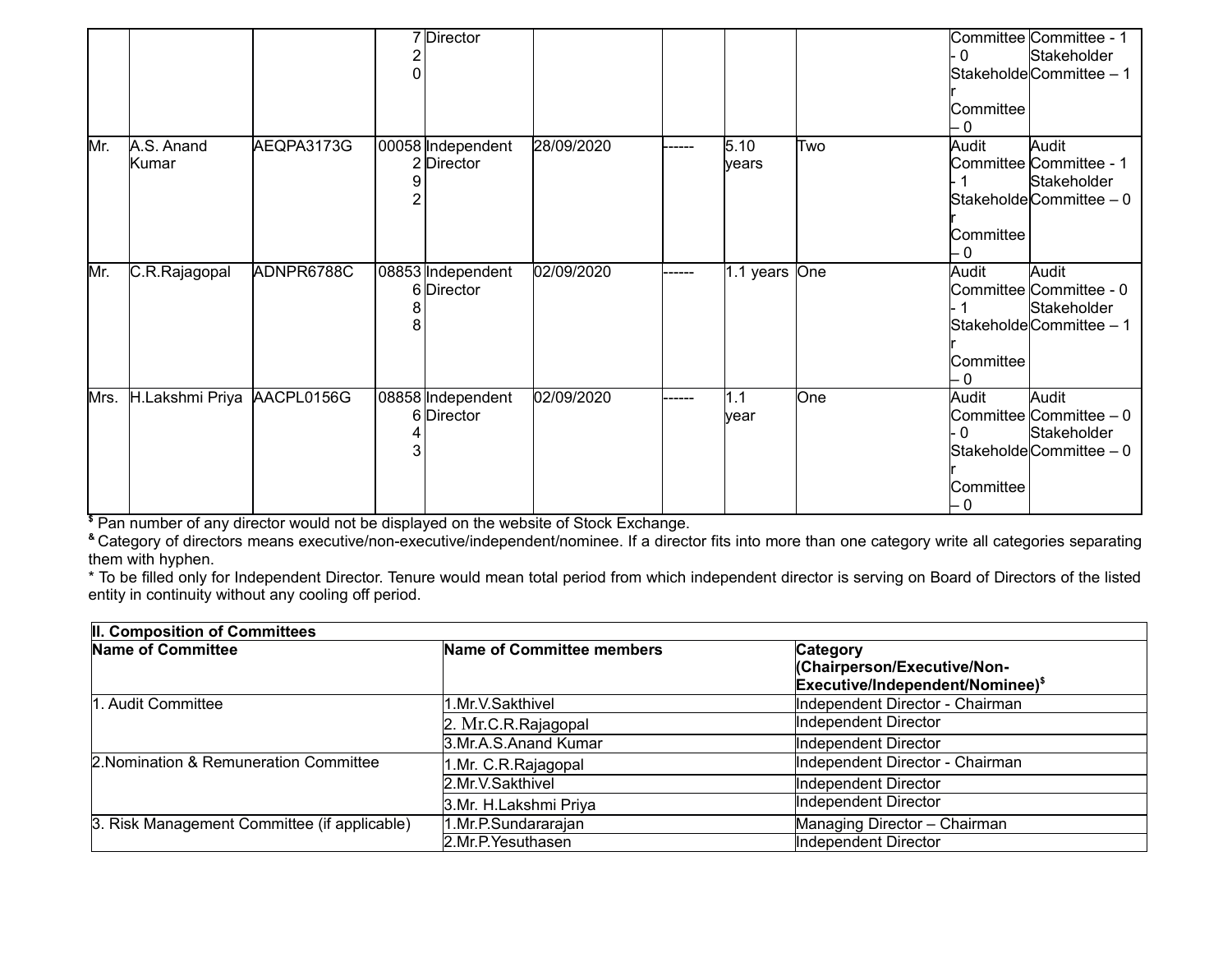|                                              | 3.Mr.S.Chenduran     | Director (Operations)           |
|----------------------------------------------|----------------------|---------------------------------|
| 4. Stakeholders Relationship Committee       | 1.Mr.V.Sakthivel     | Independent Director - Chairman |
|                                              | 2.Mrs.S.Latha        | <b>Executive Director</b>       |
|                                              | 3.Mr.S.Chenduran     | Non Executive Director          |
| 5. Corporate Social Responsibility Committee | 1.Mr. P.Sundararajan | Managing Director - Chairman    |
|                                              | 2.Mrs.S.Latha        | Executive Director              |
|                                              | 3.Mr. V.Sakthivel    | Independent Director            |

<sup>&</sup> Category of directors means executive/non-executive/independent/nominee. If a director fits into more than one category write all categories separating them with hyphen.

| III. Meeting of Board of Directors          |                                             |                                               |  |  |  |
|---------------------------------------------|---------------------------------------------|-----------------------------------------------|--|--|--|
| Date(s) of Meeting (if any) in the previous | Date(s) of Meeting (if any) in the relevant | Maximum gap between any two consecutive (in   |  |  |  |
| <b>lguarter</b>                             | lauarter                                    | Inumber of davs)                              |  |  |  |
| 29/05/2021                                  | 13/08/2021                                  | 52 days gap between 21.06.2021 and 13.08.2021 |  |  |  |
| 21/06/2021                                  | 20/08/2021                                  | 6 days gap between 13.08.2021 and 20.08.2021  |  |  |  |

| IV. Meeting of Committees           |                                      |                                   |                                            |
|-------------------------------------|--------------------------------------|-----------------------------------|--------------------------------------------|
| Date(s) of meeting of the           | <b>Whether requirement of Quorum</b> | Date(s) of meeting of the         | Maximum gap between any two                |
| committee in the relevant quarter   | met (details)                        | committee in the previous quarter | consecutive meetings in number of<br>days* |
| Audit Committee                     |                                      |                                   |                                            |
|                                     |                                      | 29/05/2021                        |                                            |
|                                     | Yes                                  |                                   |                                            |
| 13/08/2021                          | Yes.                                 | 21/06/2021                        | $52 \text{ days}$                          |
| Stakeholders Relationship Committee |                                      |                                   |                                            |
|                                     |                                      | 09/04/2021                        |                                            |
| 109/07/2021                         | Yes                                  |                                   |                                            |
| Corporate Social Responsibility     |                                      |                                   |                                            |
| <b>Committee</b>                    | Yes                                  | 21/06/2021                        | <b>NA</b>                                  |
| <b>NA</b>                           |                                      |                                   |                                            |

\*This information has to be mandatorily be given for audit committee, for rest of the committees giving this information is optional.

| V. Related Party Transactions                                                                |                                                           |
|----------------------------------------------------------------------------------------------|-----------------------------------------------------------|
| Subject                                                                                      | Compliance Status (Yes/No/NA) <sup>refer note below</sup> |
| Whether prior approval of audit committee obtained                                           | lYes                                                      |
| Whether shareholder approval obtained for material RPT                                       | INA                                                       |
| Whether details of RPT entered into pursuant to omnibus approval have been reviewed by Audit | lYes                                                      |
| <b>Committee</b>                                                                             |                                                           |

**Note:**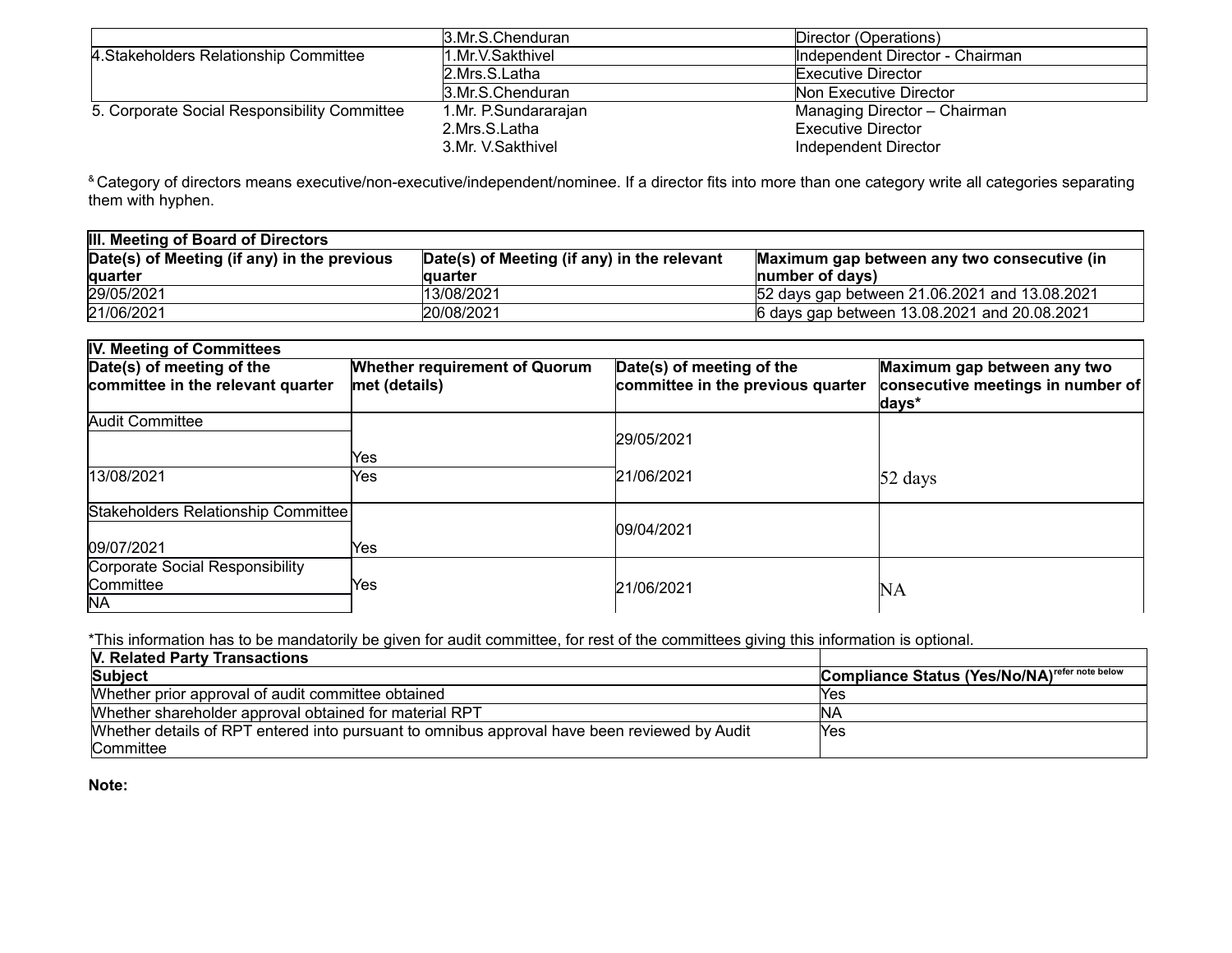- 1. In the column "Compliance Status", compliance or non-compliance may be indicated by Yes/No/N.A. For Example, if the board has been composed in accordance with the requirements of Listing Regulations, "Yes" may be indicated. Similarly, in case the Listed Entity has no related party transactions, the words "N.A." may be indicated.
- 2. If status is "No" details of non-compliance may be given here.

## **VI. Affirmations**

1. The Composition of Board of Directors is in terms of SEBI (Listing obligations and Disclosure Requirements) Regulations, 2015. - Yes

2. The composition of the following committees is in terms of SEBI (Listing obligations and Disclosure Requirements) Regulations, 2015

a. Audit Committee - Yes

- b. Nomination & Remuneration Committee Yes
- c. Stakeholders relationship Committee Yes
- d. Risk Management Committee (applicable to the top 500 listed entities) NA

3. The committee members have been made aware of their powers, role and responsibilities as specified in SEBI (Listing obligations and Disclosure Requirements) Regulations, 2015. - Yes

4. The meetings of the board of directors and the above committees have been conducted in the manner as specified in SEBI (Listing obligations and Disclosure Requirements) Regulations, 2015. - Yes

5. a. This report and/or the report submitted in the previous quarter has been placed before Board of Directors. - Yes

b. Any comments/observations/advance of Board of Directors may be mentioned here. - ---

## **For S.P.Apparels Limited**

**Sd/-**

**K.Vinodhini Company Secretary and Compliance Officer**

| <b>II. Affirmations</b>                              |                          |                                                       |  |  |  |  |
|------------------------------------------------------|--------------------------|-------------------------------------------------------|--|--|--|--|
| <b>Broad Heading</b>                                 | <b>Regulation Number</b> | <b>Compliance Status (Yes/No/NA)</b> refer note below |  |  |  |  |
| Copy of the annual report including balance sheet,   | 46(2)                    | Yes                                                   |  |  |  |  |
| profit and loss account, directors report, corporate |                          |                                                       |  |  |  |  |
| governance report, business responsibility report    |                          |                                                       |  |  |  |  |
| displayed on website                                 |                          |                                                       |  |  |  |  |
| Presence of Chairperson of Audit Committee at the    | 18(1)(d)                 | Yes                                                   |  |  |  |  |
| Annual General Meeting                               |                          |                                                       |  |  |  |  |